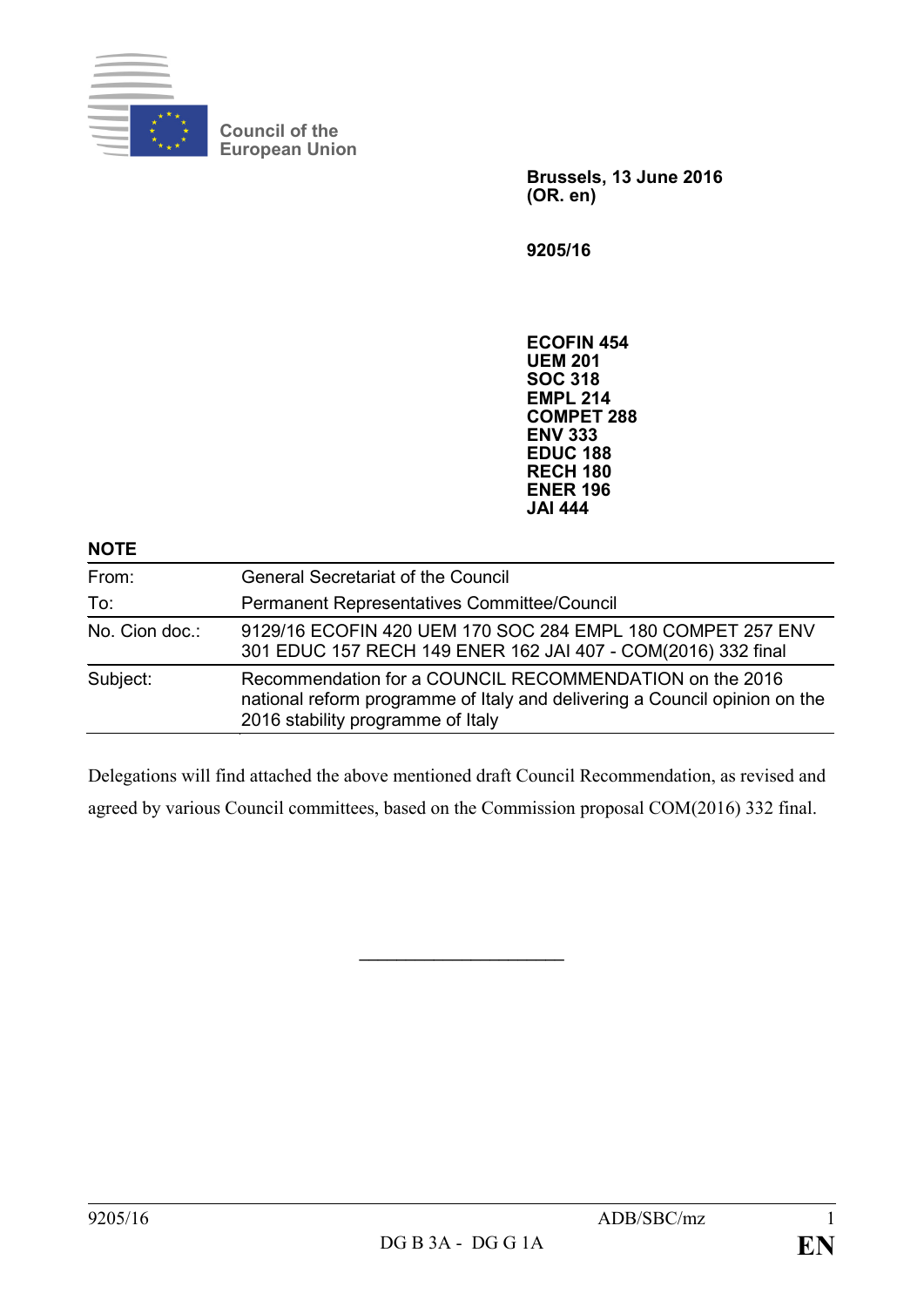## **COUNCIL RECOMMENDATION**

## **of …**

## **on the 2016 National Reform Programme of Italy and delivering a Council opinion on the 2016 Stability Programme of Italy**

## THE COUNCIL OF THE EUROPEAN UNION,

Having regard to the Treaty on the Functioning of the European Union, and in particular Articles 121(2) and 148(4) thereof,

Having regard to Council Regulation (EC) No 1466/97 of 7 July 1997 on the strengthening of the surveillance of budgetary positions and the surveillance and coordination of economic policies<sup>[1](#page-1-0)</sup>, and in particular Article 5(2) thereof,

Having regard to Regulation (EU) No 1176/2011 of the European Parliament and of the Council of 16 November 2011 on the prevention and correction of macroeconomic imbalances**[2](#page-1-1)** , and in particular Article 6(1) thereof,

Having regard to the recommendation of the European Commission,

Having regard to the resolutions of the European Parliament,

Having regard to the conclusions of the European Council,

Having regard to the opinion of the Employment Committee,

<span id="page-1-0"></span>**<sup>1</sup>** OJ L 209, 2.8.1997, p. 1.

<span id="page-1-1"></span>**<sup>2</sup>** OJ L 306, 23.11.2011, p. 25.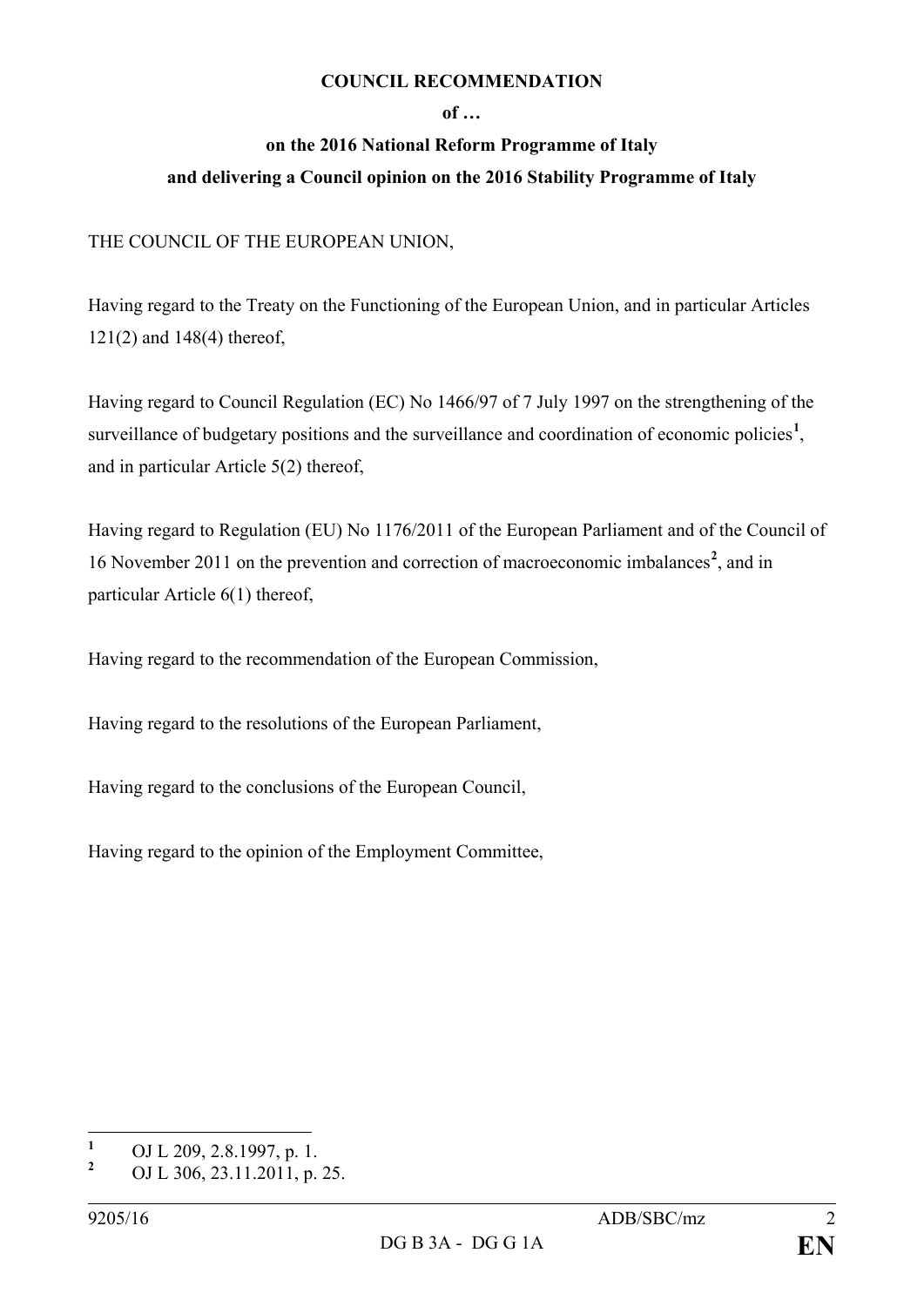Having regard to the opinion of the Economic and Financial Committee,

Having regard to the opinion of the Social Protection Committee,

Having regard to the opinion of the Economic Policy Committee,

Whereas:

- (1) On 26 November 2015, the Commission adopted the Annual Growth Survey, marking the start of the 2016 European Semester of economic policy coordination. The priorities of the Annual Growth Survey were endorsed by the European Council on 17-18 March 2016. On 26 November 2015, on the basis of Regulation (EU) No 1176/2011, the Commission adopted the Alert Mechanism Report, in which it identified Italy as one of the Member States for which an in-depth review would be carried out. On the same day, the Commission also adopted a recommendation for a Council Recommendation on the economic policy of the euro area. That Recommendation was endorsed by the European Council on 18-19 February 2016 and adopted by the Council on 8 March 2016**[3](#page-2-0)** . As a country whose currency is the euro and in view of the close interlinkages between the economies in the economic and monetary union, Italy should ensure the full and timely implementation of the Recommendation.
- (2) The 2016 country report for Italy was published on 26 February 2016. It assessed Italy's progress in addressing the country-specific recommendations adopted by the Council on 14 July 2015 and Italy's progress towards its national Europe 2020 targets. It also included the indepth review under Article 5 of Regulation (EU) No 1176/2011. On 8 March 2016, the Commission presented the results of the in-depth review. The Commission's analysis leads it to conclude that Italy is experiencing excessive macroeconomic imbalances. In particular, the sluggish productivity growth hampers the recovery of competitiveness and makes it more difficult to reduce the high public debt ratio. The need for action to reduce the risk of adverse effects on the Italian economy and, given its size, of negative spillovers to the economic and monetary union is particularly important.

<span id="page-2-0"></span>**<sup>3</sup>** OJ C 96, 11.3.2016, p. 1.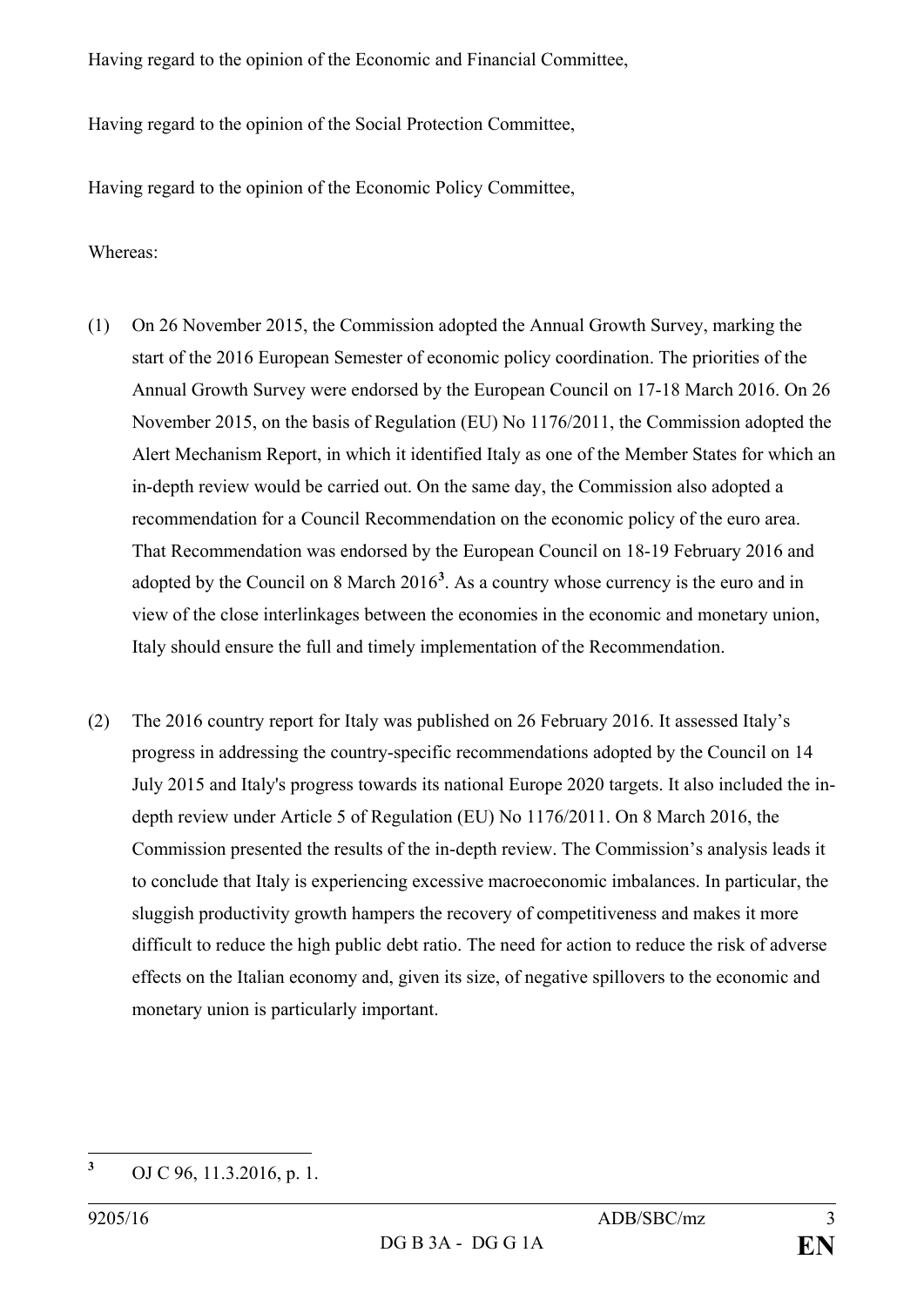- (3) On 28 April 2016, Italy submitted its 2016 National Reform Programme and its 2016 Stability Programme. In order to take account of their interlinkages, the two programmes have been assessed at the same time.
- (4) Relevant country-specific recommendations have been addressed in the programming of the European Structural and Investment Funds for the 2014-2020 period. As foreseen in Article 23 of Regulation (EU) No 1303/2013 of the European Parliament and of the Council**[4](#page-3-0)** , where it is necessary to support the implementation of relevant Council recommendations, the Commission may request a Member State to review and propose amendments to its Partnership Agreement and relevant programmes. The Commission has provided further details on how it would make use of this provision in guidelines on the application of the measures linking the effectiveness of the European Structural and Investment Funds to sound economic governance.
- (5) Italy is in the preventive arm of the Stability and Growth Pact and subject to the transitional debt rule over 2013-15 and to the debt rule as of 2016. According to the Stability Programme, the government debt-to-GDP ratio is projected to peak in 2015 at 132,7 % and to gradually decline to 123,8 % in 2019. The Commission 2016 spring forecast expects the debt-to-GDP ratio to stabilise in 2016 and start a slight decline only as of 2017. The implementation of the substantial privatisation programme presented by the Italian authorities is a key challenge for Italy, given its expected contribution to the debt-reduction effort. While privatisations were implemented in line with the plans in 2015, the target of 0,5 % privatisation proceeds per year over 2016-2018 and of 0,3 % in 2019 seems very ambitious, also given the delays incurred by some privatisation projects. The macroeconomic scenario underpinning the budgetary projections is plausible.

<span id="page-3-0"></span>**<sup>4</sup>** Regulation (EU) No 1303/2013 of the European Parliament and of the Council of 17 December 2013 laying down common provisions on the European Regional Development Fund, the European Social Fund, the Cohesion Fund, the European Agricultural Fund for Rural Development and the European Maritime and Fisheries Fund and laying down general provisions on the European Regional Development Fund, the European Social Fund, the Cohesion Fund and the European Maritime and Fisheries Fund and repealing Council Regulation (EC) No 1083/2006 (OJ L 347, 20.12.2013, p. 320).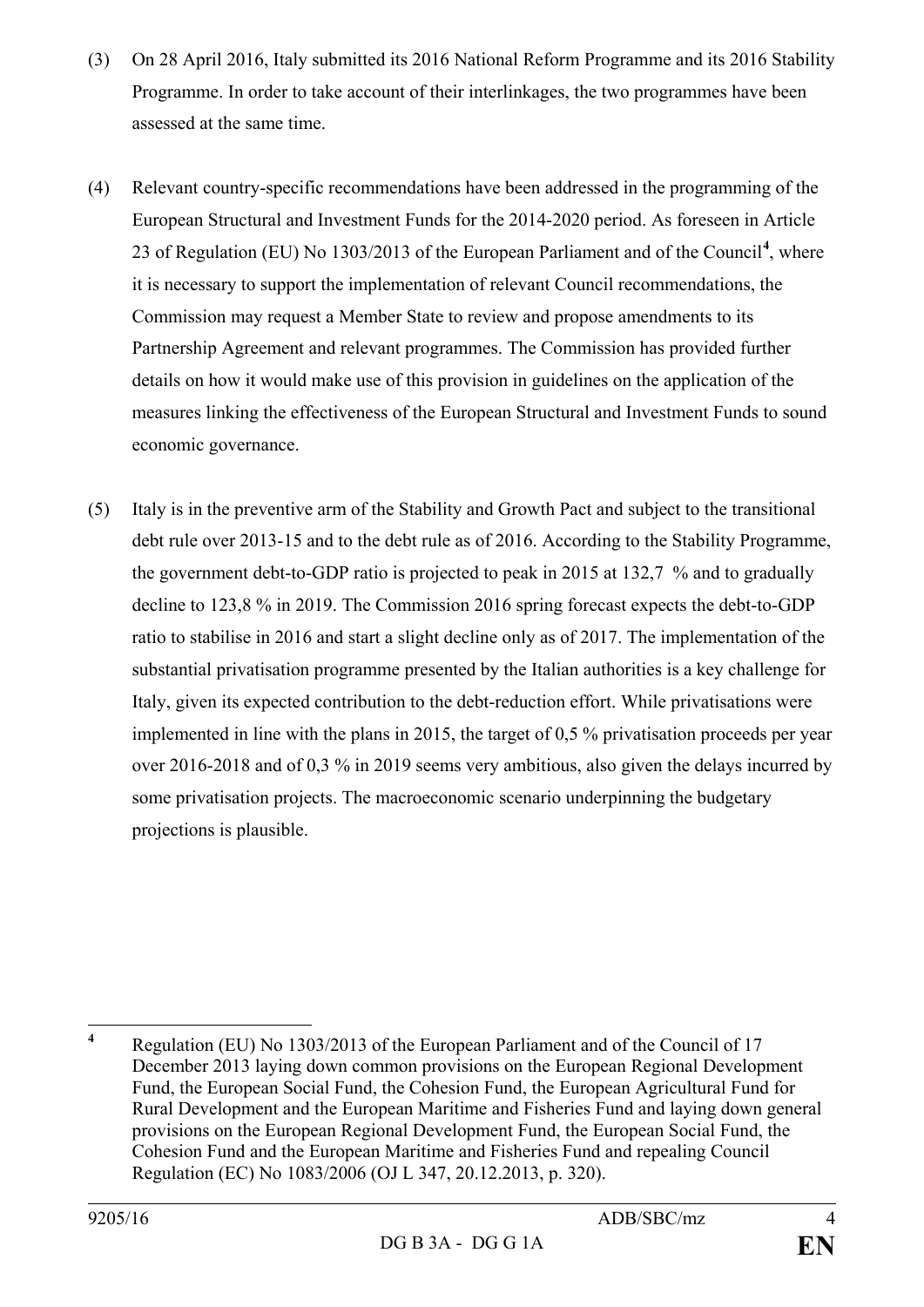- (6) On 18 May 2016, the Commission issued a Report under Article 126(3) TFEU, as Italy did not make sufficient progress towards compliance with the debt rule in 2015. The analysis included all the relevant factors and concluded that the debt criterion should be considered as complied with. The Commission will review its assessment in a new report under Article 126(3) of the Treaty based on the Commission 2016 autumn forecast, as further information on the resumption of the adjustment path towards the medium-term budgetary objective for 2017 becomes available.
- (7) In spring 2015, Italy was granted a temporary deviation of 0,4 percentage points of GDP from the required adjustment path towards the medium-term budgetary objective in 2016 to take account of major structural reforms with a positive impact on the long-term sustainability of public finances. In its 2016 Draft Budgetary Plan, Italy requested an additional deviation of 0,1 percentage points of GDP from the required adjustment path towards the medium-term budgetary objective in 2016 to take account of other structural reforms with a positive impact on the long-term sustainability of public finances. The details underpinning all these reforms have been set out in Italy's 2016 National Reform Programme, which broadly confirms the reform agenda. The areas of reform put forward in the programme as having an impact on public finance sustainability include: (i) public administration and simplification; (ii) product and service markets; (iii) the labour market; (iv) civil justice; (v) education; (vi) a tax shift; (vii) measures to reduce the stock of non-performing loans and reform insolvency procedures; and (viii) spending review as financing measure. The impact of all these reforms on real GDP is estimated by the authorities at 2,2 percentage points by 2020, which seems to be plausible. If fully implemented in a timely manner, these reforms will have a positive impact on the sustainability of public finances. Italy can currently be assessed as qualifying for the full requested temporary deviation of 0,5 percentage points of GDP in 2016, provided that it adequately implements the agreed reforms, which will be monitored under the European Semester, and subject to the conditions outlined in recital 10.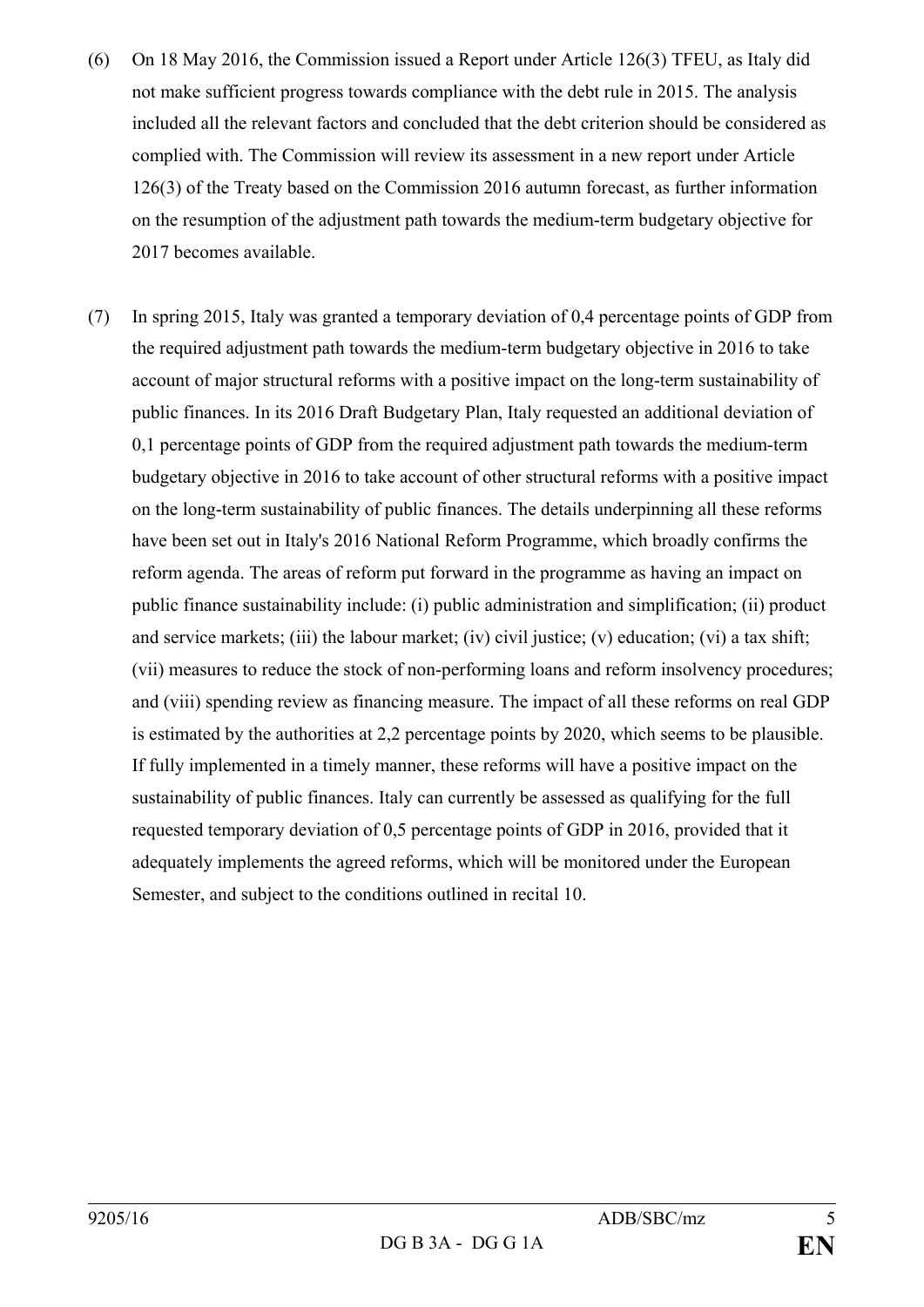- (8) In its 2016 Draft Budgetary Plan, Italy requested an additional deviation of 0,3 percentage points of GDP from the required adjustment path towards the medium-term budgetary objective in 2016 to take account of national investment expenditure in projects co-financed by the EU. The information provided by the 2016 Stability Programme seems to confirm that Italy's deviation from the adjustment path towards the medium-term budgetary objective in 2016 is being effectively used for the purposes of increasing investments. However, there are still some doubts on the feasibility of the whole projected amount of co-financed investment in the course of 2016. Italy can currently be assessed as qualifying for a temporary deviation of 0,25 percentage points of GDP in 2016, provided that it adequately carries out the intended investments and subject to the conditions outlined in recital 10. The Commission will carry out an ex-post assessment in order to verify the actual amount of the national expenditure in co-financed investment projects and of the related allowance to which Italy is eligible under the so-called "investment clause".
- (9) The 2016 Stability Programme indicates that the budgetary impact of the exceptional inflow of refugees as well as of exceptional security measures is significant and that these should be considered as an unusual event outside the control of the Government, as defined in Article 5(1) and Article 6(3) of Regulation (EC) No 1466/97. According to the Commission, the additional impact is in line with the estimations provided by the Stability Programme and amounts to 0,03 % of GDP in 2015 and 0,04 % in 2016 for refugee-related expenditure and at 0,06 % of GDP in 2016 for security measures. In relation to this, Italy requested a temporary deviation from the adjustment path towards the medium-term budgetary objective. The provisions defined in Article 5(1) and Article 6(3) of Regulation (EC) No 1466/97 cater for this additional expenditure, in that the inflow of refugees as well as the severity of the terrorist threat are exceptional events, their impact on Italy's public finances is significant and sustainability would not be compromised by allowing for a deviation from the adjustment path towards the medium-term budgetary objective. Therefore, the required adjustment towards the medium-term budgetary objective for 2015 has been reduced to take into account additional refugee-related costs. Regarding 2016, a final assessment, including on the eligible amounts, will be made in spring 2017 on the basis of observed data as provided by Italian authorities.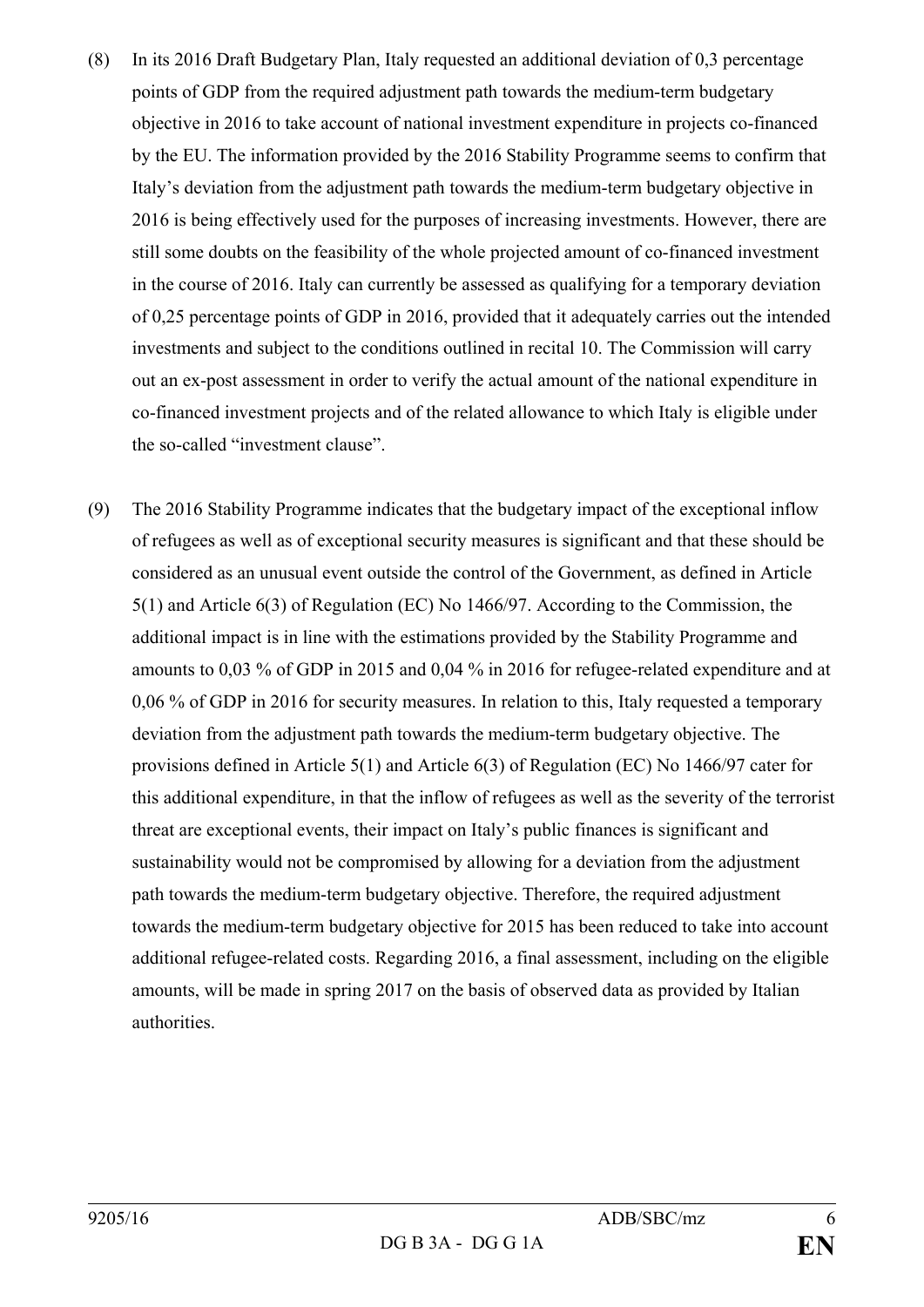- (10) In its opinion on Italy's 2016 Draft Budgetary Plan, the Commission indicated that, in the context of the 'overall assessment' of a possible deviation from the adjustment path towards the medium-term budgetary objective, it would take into account Italy's possible eligibility for flexibility under the Stability and Growth Pact, paying particular attention to whether a deviation from the adjustment path would be effectively used for the purposes of increasing investments; to the existence of credible plans for the resumption of the adjustment path towards the MTO; and to progress with the structural reform agenda, taking into account the Council recommendations. The Commission assesses that Italy is eligible for a further allowance of 0,35 percentage points of GDP for 2016, taking into account the progress with the structural reform agenda, the planned investments, as well as the government commitment to ensure compliance with the adjustment path towards the MTO in 2017, which the Commission will reassess in the autumn.
- (11) Based on the Commission 2016 spring forecast, the projected structural deterioration of 0,7 % of GDP in 2016 points to a risk of some deviation from Italy's obligations under the preventive arm of the Stability and Growth Pact, after taking into account the deviation allowed for investments and the implementation of structural reforms. In 2017, under the nopolicy-change assumption, the Commission's forecast shows a zero structural effort in 2017, as a result of which there would be a risk of significant deviation from the required 0,6 % of GDP structural adjustment. Italy is forecast not to comply with the debt rule in 2016 and in 2017.
- (12) Overall, based on its assessment of the 2016 Stability Programme and taking into account the Commission 2016 spring forecast, the Council is of the opinion that Italy is at risk of noncompliance with the provisions of the Stability and Growth Pact. The Commission will reassess Italy's compliance with the required adjustment towards the medium-term budgetary objective based on its 2016 autumn forecast as further information on Italy's resumption of the adjustment path towards the MTO for 2017 becomes available, including the 2017 Draft Budgetary Plan.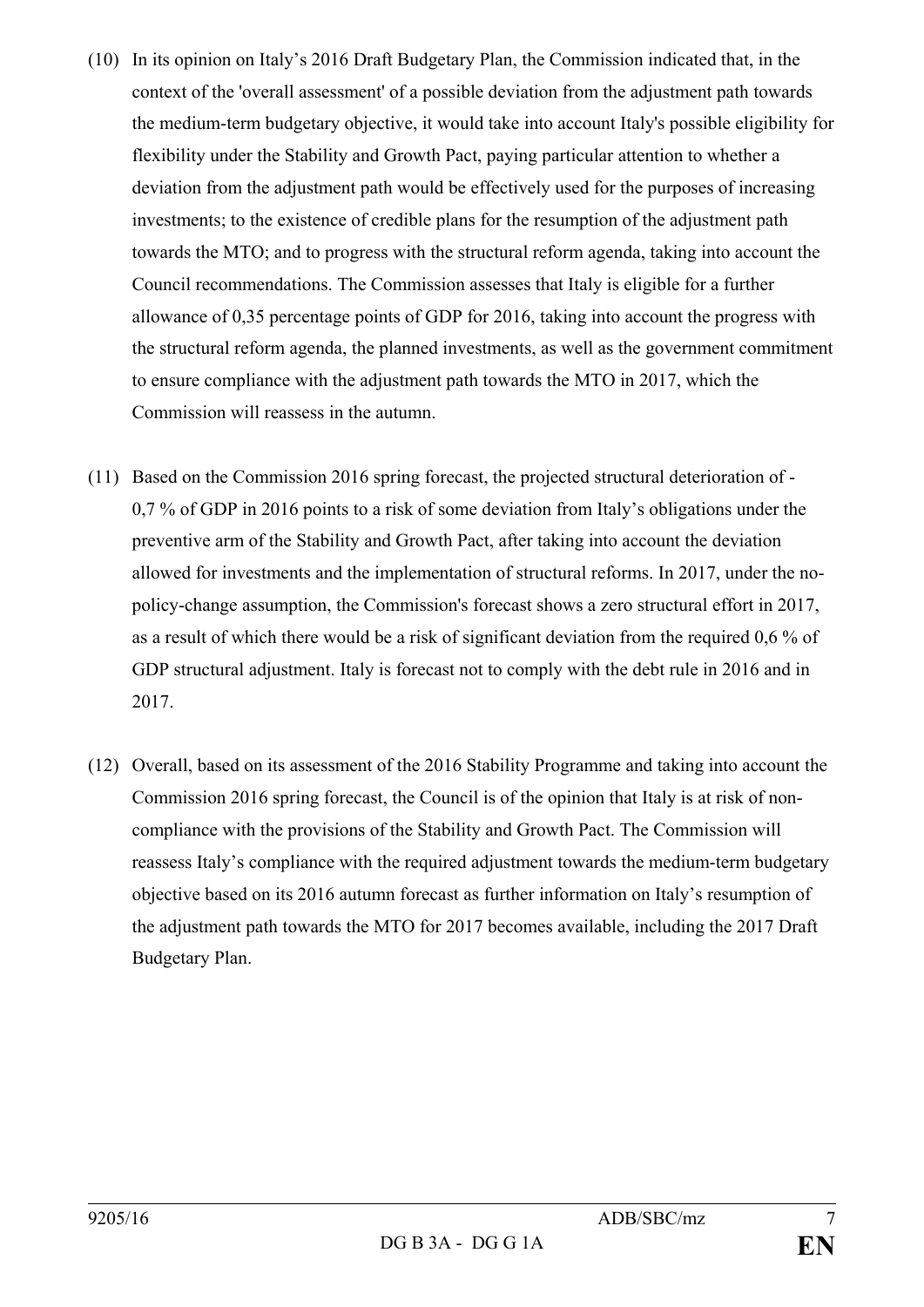- (13) Although initiatives to reform the fiscal framework are under way, only limited steps have been taken so far to secure the contribution of the spending review to fiscal consolidation. In particular, the spending review targets have been further reduced and the fact that the spending reviews are not fully integrated into the budgetary process weighs on the overall efficiency of the exercise. The finalisation of the comprehensive reform of the budgetary process in the making since 2009 is expected to address this shortcoming and to endow the budgetary process with a more performance-oriented approach. To improve public debt sustainability, it is also important to accelerate the deployment of the privatisation plan. Italy's taxation system hinders economic efficiency and continues to face several challenges. These are linked to very low tax compliance and an overdue reform of tax expenditures, in particular with respect to the reduced value-added tax rates, and of the old system of cadastral values. These were all aspects of the enabling law for the reform of the tax system that have not been implemented, or have been implemented only partially. In addition, recent developments such as the abolition of the property tax on first residences, appear at odds with the goal of broadening the tax base and shifting the tax burden from productive factors onto property and consumption.
- (14) The reform of the public administration is an important step which, if the required legislative decrees are adopted and implemented, would allow Italy to grasp the expected benefits in terms of increased efficiency and quality in the public sector. The legislative decrees proposed by the Government in January 2016 on state-owned enterprises and local public services, as well as the forthcoming decree on public employment, are of particular importance for addressing the root causes of inefficiencies. While recent measures have been taken to step up the fight against corruption, including by raising penalties and prescription terms for specific corruption offences, the long-recommended systematic revision of the statute of limitations is still on hold. Accounting fraud is also an important issue. In the justice system, lengthy court proceedings and a high number of pending civil and commercial cases remain major challenges. Closely monitoring the impact of the measures taken in recent years to address these issues will help the assessment of whether it is necessary to complement them by additional action.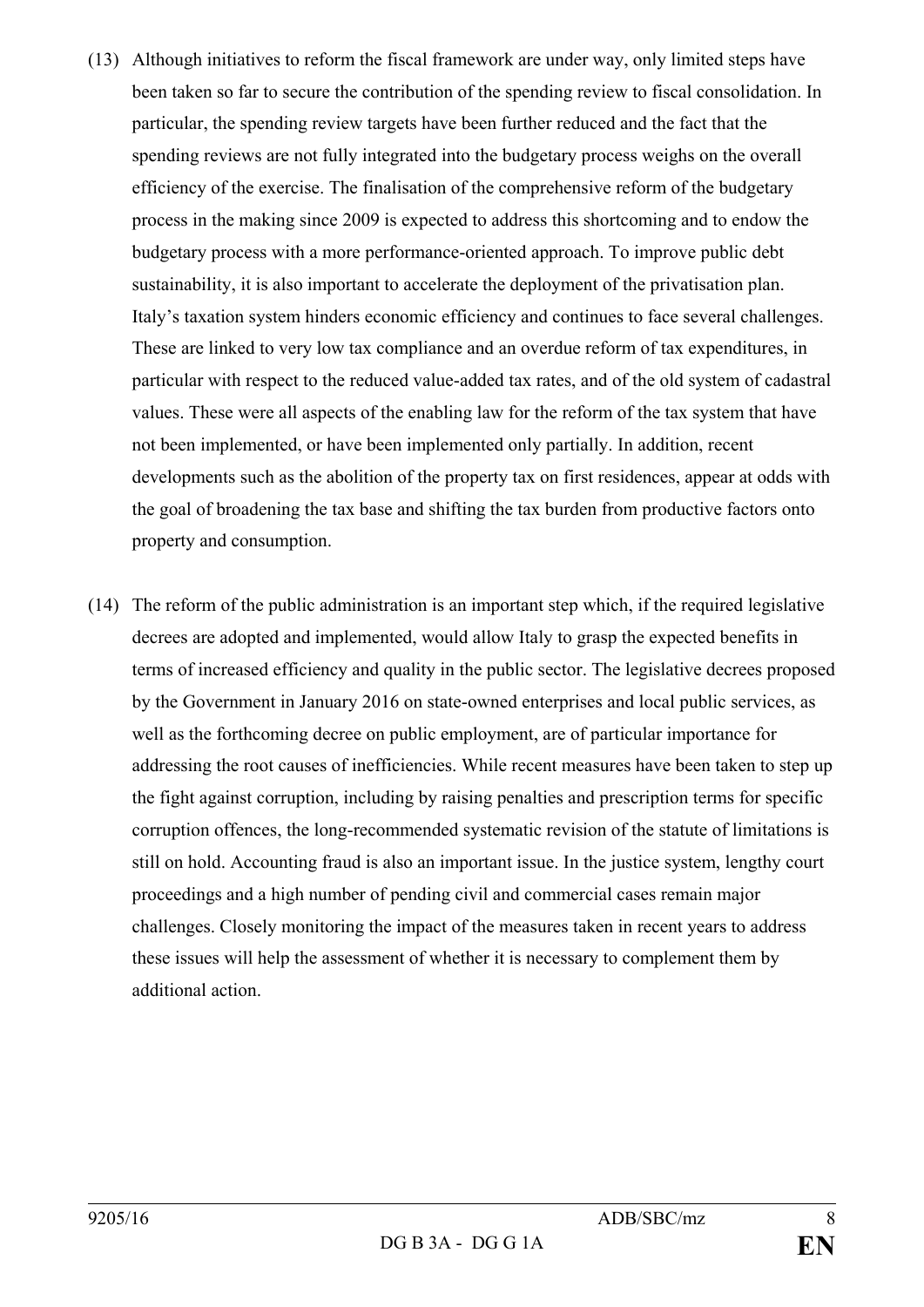(15) Some progress has been made towards improving asset quality in the banking sector. Although the inflow of new non-performing loans has slowed down in recent months, their stock remains at a very high level and continues to put pressure on profitability and banks' resources. In addition, Italy's insolvency system and debt collection frameworks are insufficiently conducive to a swift work-out of impaired loans. Since mid-2015, several laws were adopted to simplify and accelerate insolvency and foreclosure procedures, and a draft enabling law for an organic reform of the bancruptcy framework has been proposed. However, the effects of these reforms on the length of procedures and recovery values are still to be seen. Since the beginning of 2015, Italy has adopted several measures to tackle weaknesses in the corporate governance of its banks, particularly regarding larger cooperative banks, banks with foundations as shareholders and small mutual banks. Fully implementing these reforms would help to make the sector more resilient and ensure a more efficient allocation of credit to the real economy. Whereas low cost efficiency in the banking sector hinders profitability and internal capital generation, the low-growth low-interest rate environment constitutes an additional challenge. The new EU bank resolution framework**[5](#page-8-0)** has changed the risk profile of bonds issued by banks, of which significant amounts are held by Italian retail clients, underlining the importance of financial literacy among the general public.

 $\overline{a}$ 

<span id="page-8-0"></span>**<sup>5</sup>** Directive 2014/59/EU of the European Parliament and of the Council of 15 May 2014 establishing a framework for the recovery and resolution of credit institutions and investment firms and amending Council Directive 82/891/EEC, and Directives 2001/24/EC, 2002/47/EC, 2004/25/EC, 2005/56/EC, 2007/36/EC, 2011/35/EU, 2012/30/EU and 2013/36/EU, and Regulations (EU) No 1093/2010 and (EU) No 648/2012, of the European Parliament and of the Council (OJ L 173, 12.6.2014, p. 190).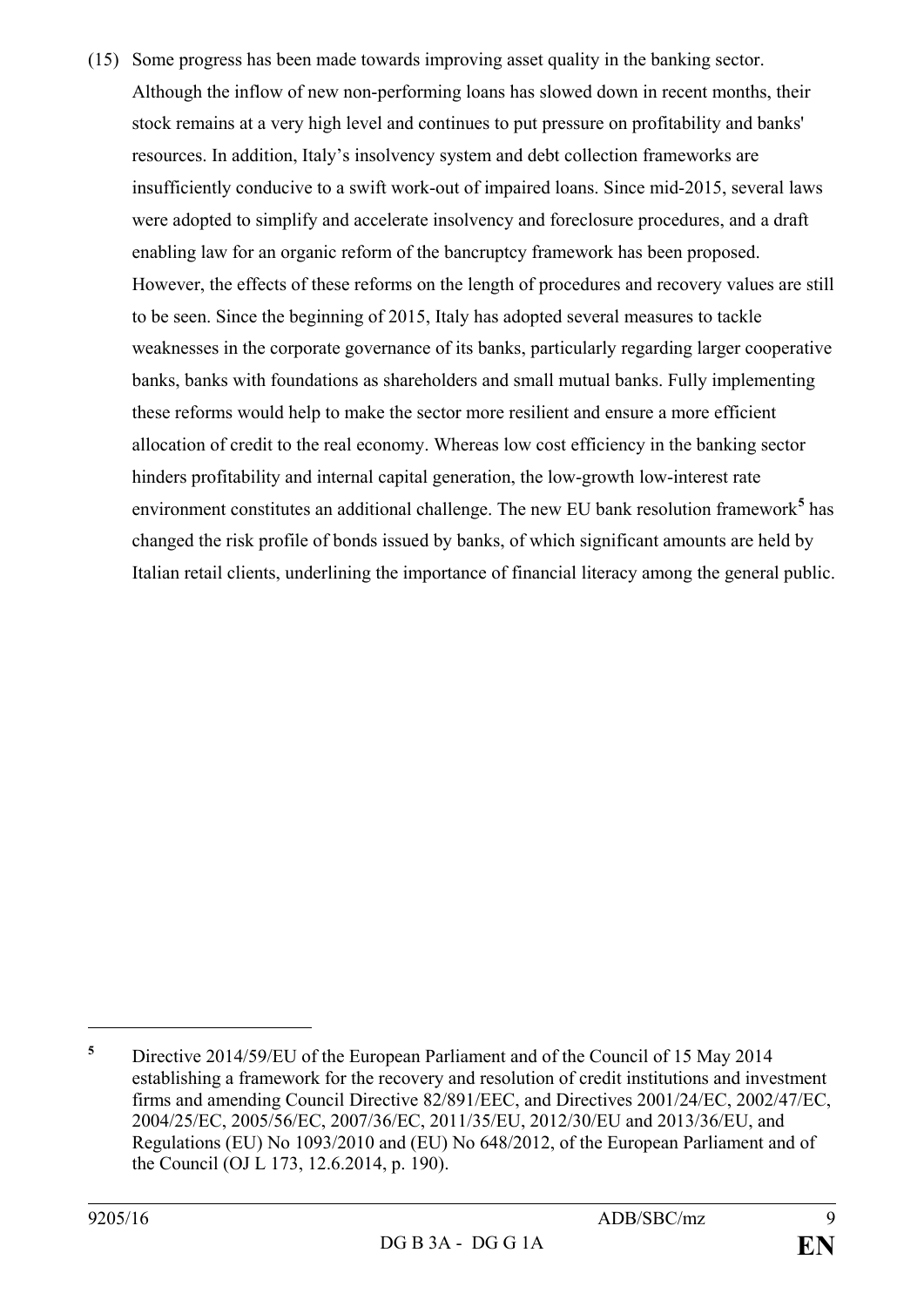(16) In 2015, Italy deeply reformed its labour market rules and institutions through the so-called "Jobs act" reform. Implementing the reform of active labour market policies is key to activating those further away from the labour market, in particular the long-term unemployed and young people. There is currently a range of administrative, political and resource-related challenges. In particular, this requires a strengthening of public employment services and close monitoring of service delivery. The apprenticeships system has been reformed to also include adults made redundant and to broaden opportunities for young people, but implementation is still under way. Second-level bargaining is not sufficiently developed in Italy, hampering the adoption of innovative solutions at firm level that could improve productivity and make wages more responsive to labour market conditions. Action in this area needs to be taken in consultation with social partners and in accordance with national practices. Social partners have not yet reached an agreement on the reform of collective bargaining. A reform is expected by the end of 2016, according to the National Reform Programme. The labour participation rate of women is one of the lowest in the EU. Women are predominant in atypical and precarious jobs, constitute the majority of non-standard workers and risk being particularly affected by the informal economy. The tax and benefit system discourages second earners from working and the Jobs Act did not address this issue effectively. The limited availability of affordable care services also hampers participation in the labour market by women with children and elderly relatives. Poverty levels are high – more than a quarter of Italians are at risk of poverty or social exclusion – and the provision of social assistance remains weak and fragmented. Adopting and implementing the national antipoverty strategy and rationalising social spending could be first steps towards a gradual roll-out of a minimum income scheme based on the principle of active inclusion, at the national level in an overall budgetary neutral way. Substantial progress has been made on the reform of education. The school reform was adopted in July 2015 and implementing decrees are to be adopted by January 2017.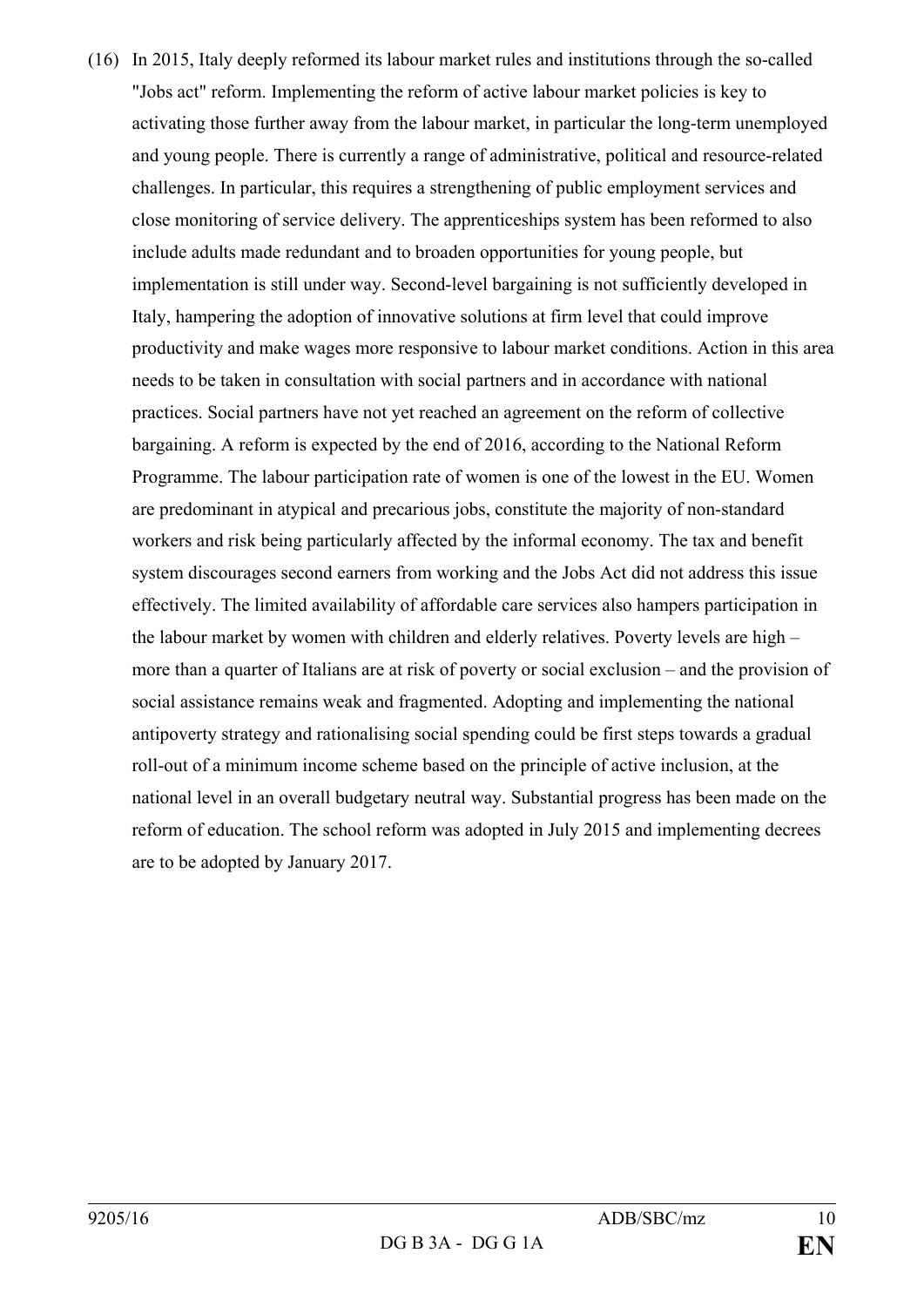- (17) Limited progress has been made towards fostering competition in services. The 2015 annual competition law is currently still under discussion in the Parliament. A number of provisions, for instance on legal professions, have been weakened during the parliamentary process. A number of areas are still over-protected or regulated, in particular the regulated professions, the health sector, local public transport and taxis*,* ports and airports. The retail sector is hampered by a number of inefficiencies caused by the strictness of market regulation. The public process of granting rights on public domain for economic activities does not promote competition, in particular due to the awarding of permit schemes without competitive and transparent procedures. Market-opening measures need to be supported by a business-friendly environment. Some progress has been made on simplification under the 2015-2017 simplification agenda, which allows for easier and more streamlined cooperation between central and regional governments. However, the Italian business environment is still not sufficiently conducive to growth and investment and suffers from a fragmented and stratified system of laws and regulations emanating from different levels of government. The administrative and regulatory burden still weighs on economic operators. Strengths in terms of starting a company or insolvency resolution are offset by weaknesses in terms of dealing with construction permits, contract enforcement, tax payment or getting credit. The implementation of the national public procurement strategy adopted in early 2016 could also help to tackle some systemic and widespread weaknesses.
- (18) In the context of the European Semester, the Commission has carried out a comprehensive analysis of Italy's economic policy and published it in the 2016 country report. It has also assessed the Stability Programme and the National Reform Programme and the follow-up given to the recommendations addressed to Italy in previous years. It has taken into account not only their relevance for sustainable fiscal and socioeconomic policy in Italy but also their compliance with EU rules and guidance, given the need to strengthen the EU's overall economic governance by providing EU-level input into future national decisions. The recommendations under the European Semester are reflected in recommendations (1) to (5) below.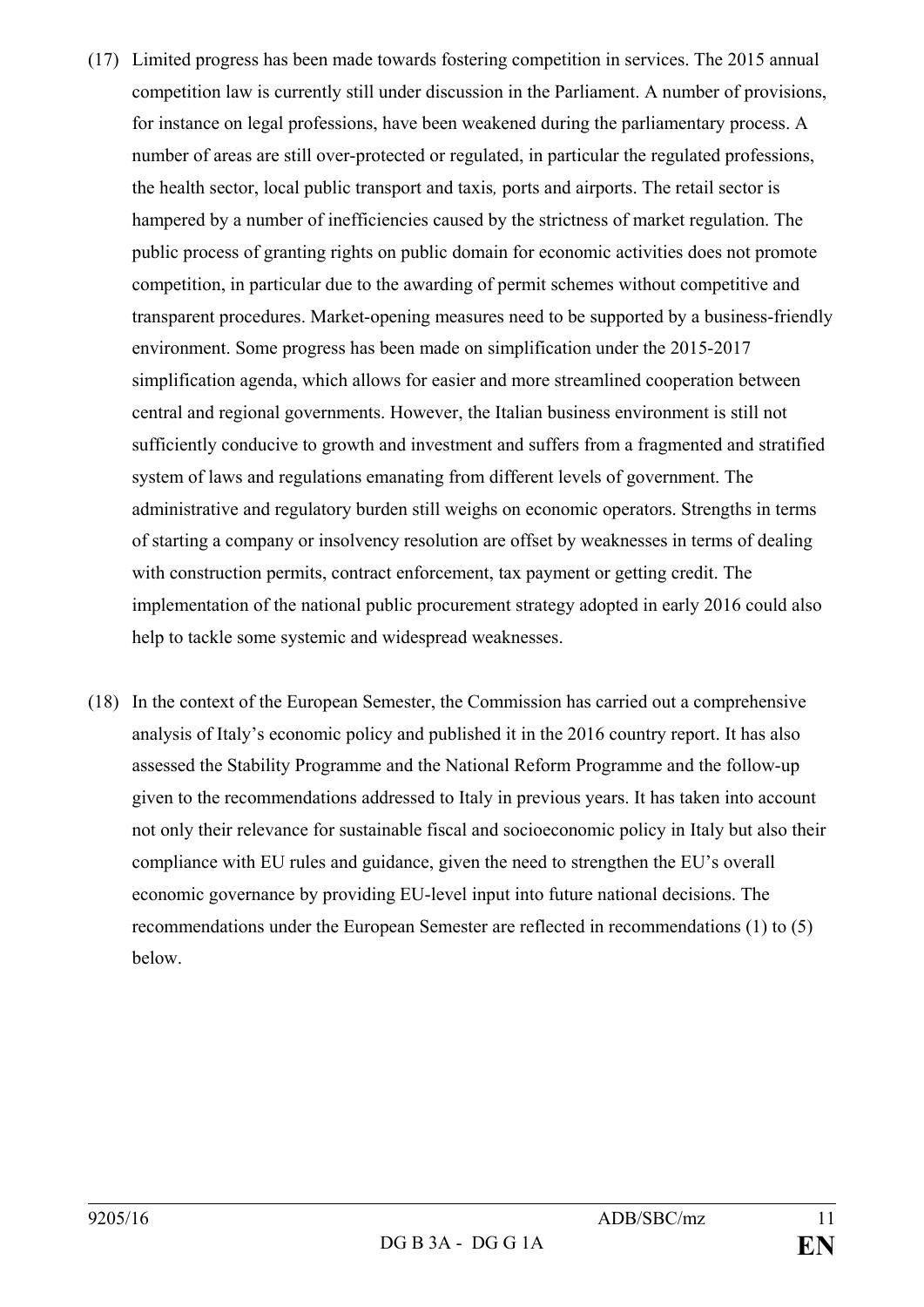- (19) In the light of this assessment, the Council has examined the Stability Programme and its opinion**[6](#page-11-0)** is reflected in particular in recommendation (1) below.
- (20) In the light of the Commission's in-depth review and this assessment, the Council has examined the National Reform Programme and the Stability Programme. Its recommendations under Article 6 of Regulation (EU) No 1176/2011 are reflected in recommendations (1) to (5) below,

<span id="page-11-0"></span>**<sup>6</sup>** Under Article 5(2) of Regulation (EC) No 1466/97.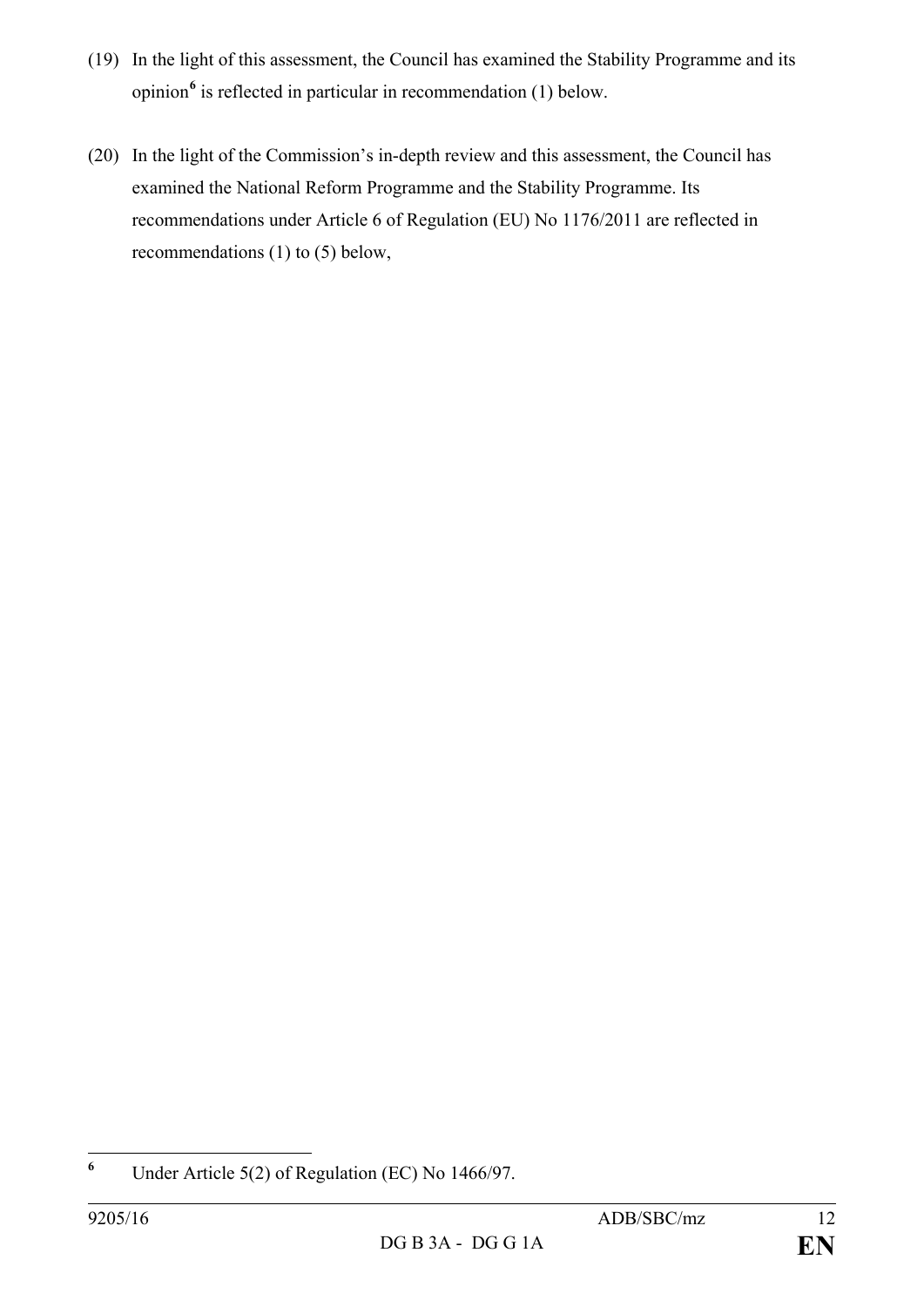- 1. In 2016, limit the temporary deviation from the required 0,5 % of GDP adjustment towards the medium-term budgetary objective to the amount of 0,75 % of GDP allowed for investments and the implementation of structural reforms, subject to the condition of resuming the adjustment path towards the medium-term budgetary objective in 2017. Achieve an annual fiscal adjustment of 0,6 % or more of GDP towards the medium-term budgetary objective in 2017. Finalise the reform of the budgetary process in the course of 2016 and ensure that the spending review is an integral part of it. Ensure the timely implementation of the privatisation programme and use the windfall gains to accelerate the reduction of the general government debt ratio. Shift the tax burden from productive factors onto consumption and property. Reduce the number and scope of tax expenditures and complete the reform of the cadastral system by mid-2017. Take measures to improve tax compliance, including through electronic invoicing and payments.
- 2. Implement the reform of the public administration by adopting and implementing all necessary legislative decrees, in particular those reforming publicly-owned enterprises, local public services and the management of human resources. Step up the fight against corruption including by revising the statute of limitations by the end of 2016. Reduce the length of civil justice proceedings by enforcing reforms and through effective case-management.
- 3. Accelerate the reduction in the stock of non-performing loans, including by further improving the framework for insolvency and debt collection. Swiftly complete the implementation of ongoing corporate governance reforms in the banking sector.
- 4. Implement the reform of active labour market policies, in particular by strengthening the effectiveness of employment services. Facilitate the take-up of work for second earners. Adopt and implement the national antipoverty strategy and review and rationalise social spending.
- 5. Swiftly adopt and implement the pending law on competition. Take further action to increase competition in regulated professions, the transport, health and retail sectors and the system of concessions.